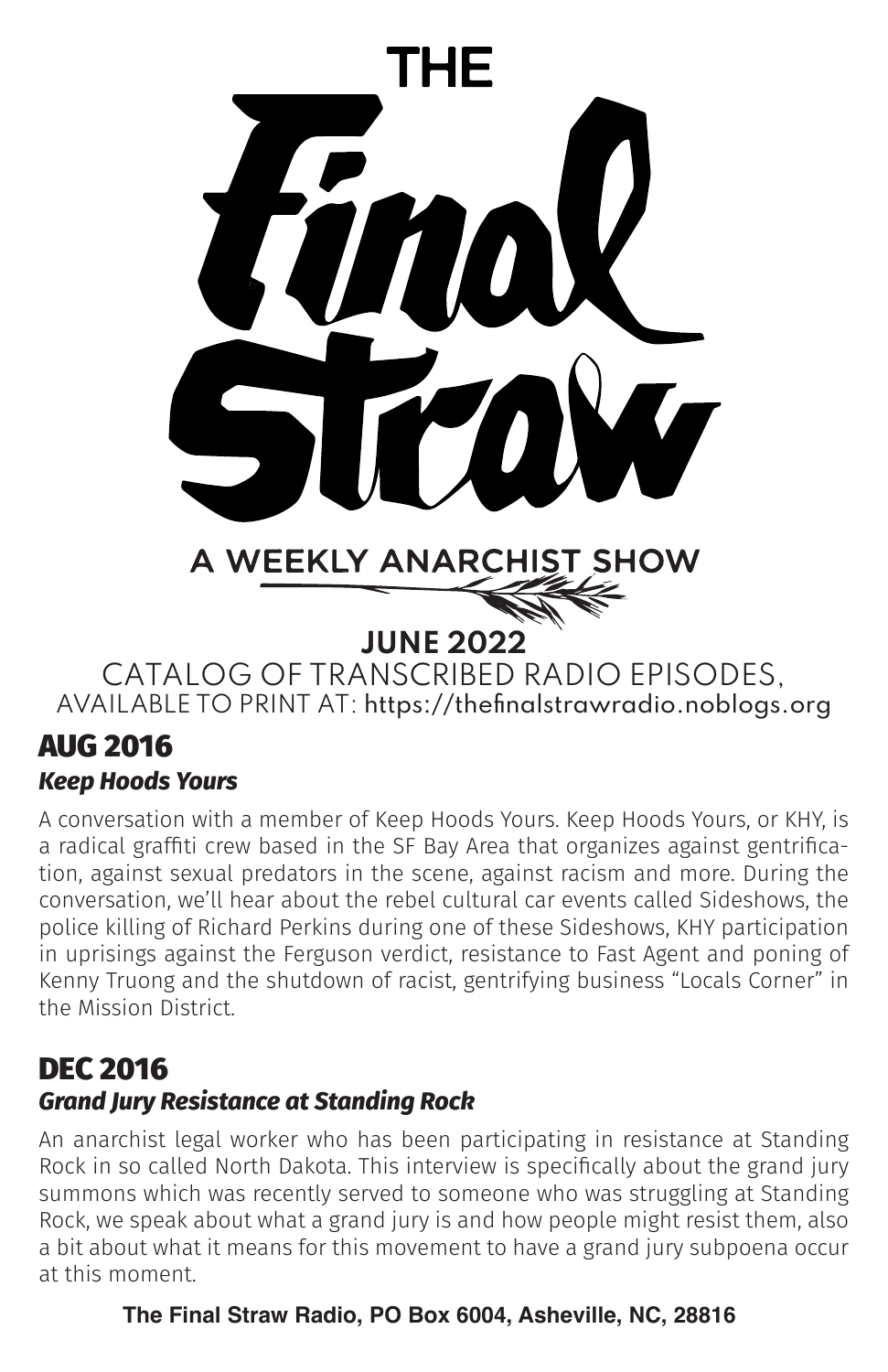# MAR 2017 *Anarchist Thoughts on Tactics at Standing Rock*

William speaks with Noah, who is a well established movement medic, anarchist, and participant in #NoDAPL at Standing Rock, about his experiences and analyses of how this resistance was organized and how it developed. We talk about a wide ranging set of topics, from what worked in the camps to what the failings were, and how resistance to extraction industries could look moving forward.

# DEC 2017

*Walidah Imarisha on Angels With Dirty Faces, Accountability Processes, and more* William and Disembodied Voice had the chance to interview Walidah Imarisha, who is an Oregon based writer, educator, public scholar and spoken word artist about her book *Angels With Dirty Faces*, her 2016 book out from AK Press and IAS, which highlights three distinct experiences that are all in different degrees tangential to the realities inherent to the prison industrial complex.

# FEB 2018

## *Keep Loxicha Free!: A conversation with Bruno Renero-Hannan about Political Imprisonment and Indigenous Resistance in Oaxaca*

A conversation with Bruno Renero-Hannan, who is an anarchist historical anthropologist from Mexico City, about their solidarity work around two of the original 250 Loxicha Prisoners in the state of Oaxaca. This rebellion and imprisonment occurred almost simultaneously to the Zapatista rebellion in Chiapas in the midlate 90s. We talk about the long and complex history of this case, the similarities and differences between this uprising and that of the Zapatistas, the ongoing political repression of Alvaro Ramirez and Abraham Ramirez, and the economic solidarity push being orgainized by our guest.

# SEPT 2018

# *Kevin Rashid Johnson on the Prison Strike*

An interview we conducted with Kevin "Rashid" Johnson. Rashid is a co-founder of the New Afrikan Black Panther Party and is the Minister of Defense from within it's Prison Chapter. He is the author of two books available from Kersplebedeb, Defying the Tomb & Panther Vision, both collections of Rashid's art and essays on capitalism, racism, imperialism and his view of a road towards liberation. Rashid is a Maoist and presents some interesting arguments in his writings.

# FEB 2019

#### *Anarchists In Conflict: Rojava + Yellow Vest Movement*

This week on The Final Straw, the episode's theme is anarchist interventions in struggles around the world. We'll be sharing audios from comrades in the A-Radio Network, which just had it's 5th Annual Gathering in Zurich, Switzerland.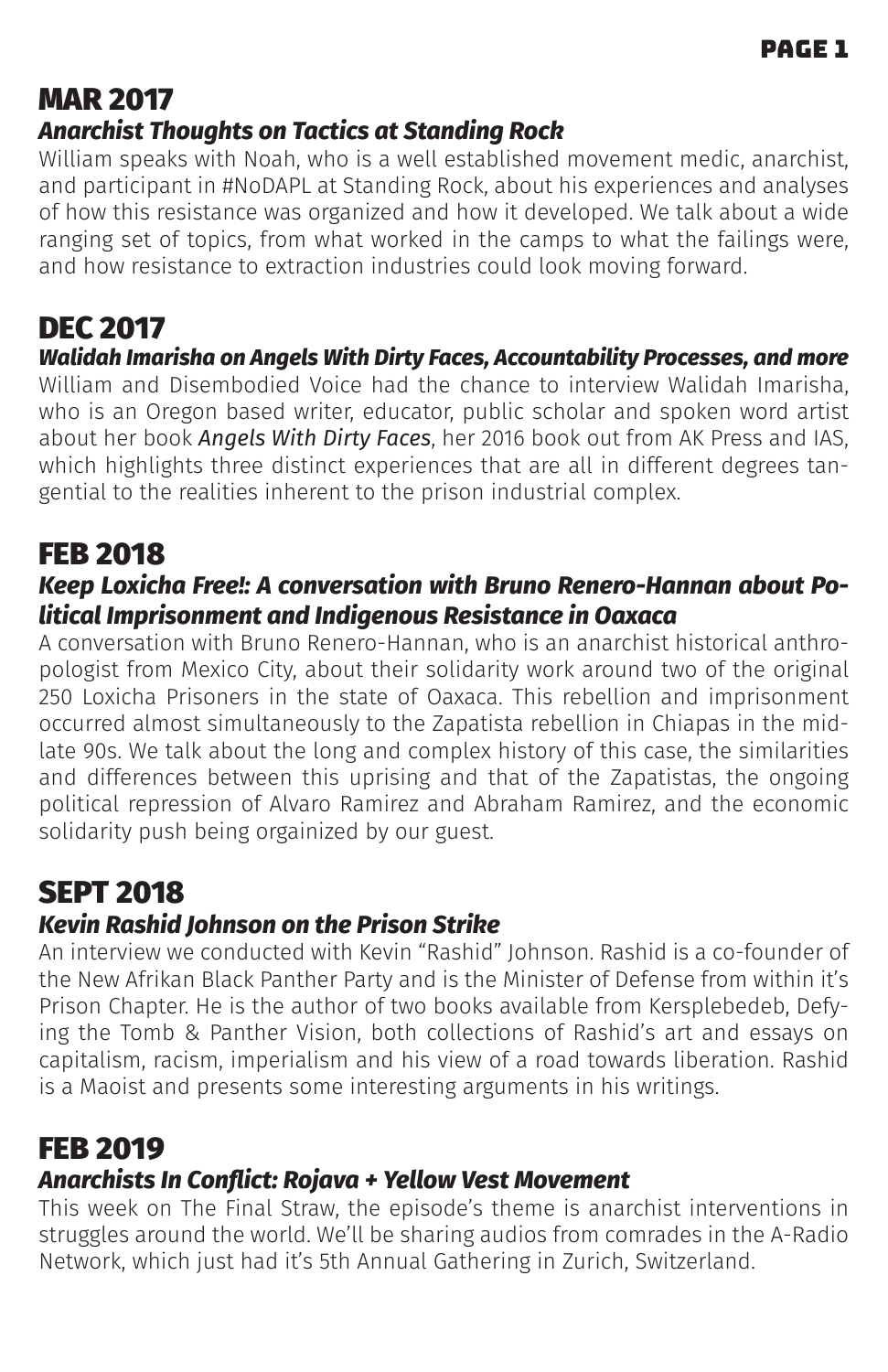# MARCH 2019 *Ni Frontiers Ni Prison*

Today we have a two part show! In the first part we are presenting a conversation with someone from Ni Frontiers Ni Prison, which is a group in so called Canada that is resisting the proposed construction of a new migrant prison in Laval, a town just outside of Montreal. This is a transcript of the original audio, read for the show by Grier, shout out to him! In this interview we talk about the prison and what it would mean for people who'd be most affected by it, the general rise of far right sentiment in so called Canada, and many more topics.

# JUNE 2019

## *Kuwasi Balagoon: A Soldier's Story*

This week Bursts spoke with Matt Meyer about a new edition of Kuwasi Balagoon: A Soldier's Story (PM Press), which details the life of Black Panther and anarchist Kuwasi Balagoon, They talk about Kuwasi's life, his approaches to anarchism, and his queerness among many other topics.

# July 2019

## *Resisting Tyranny in Hong Kong*

We spoke with Ahkok who identifies as a humanitarian, antifascist and musician who grew up in Hong Kong and has participated in protests over the years including the Umbrella Movement and current protests today. We talk about the mindset of the Hong Kong protests, the situation in China, decolonization, racism and more.

# JAN 2020

#### *Perspectives from Iranian Anarchists*

This week on The Final Straw we feature a chat with a translator of the Anarchist Union of Afghanistan and Iran to share perspectives from membership in Iran and abroad about resistance to the regime from within, solidarity from abroad, the impact of US Sabre-rattling.

#### *An Anarcha-Feminist View on GANA Govt in El Salvador*

A conversation with Elisa, an anarchafeminist in San Salvador, El Salvador, talking about the new neo-liberal government of Nayib Bukele's GANA party, repression, immigration, relation to the US and anarchist organizing there.

#### *El Salvador: Una Perspectiva Anarcha-Feminista*

Nos complace presentar una conversación con una compañera feminista anarcha, Elisa, en San Salvador, El Salvador. Elisa comparte sus puntos de vista sobre el régimen neoliberal del partido GANA de Nayib Bukele que asumió la presidencia en febrero pasado, la relación de El Salvador con los Estados Unidos, el gobierno anterior del FMLN, la inmigración y la organización anarquista.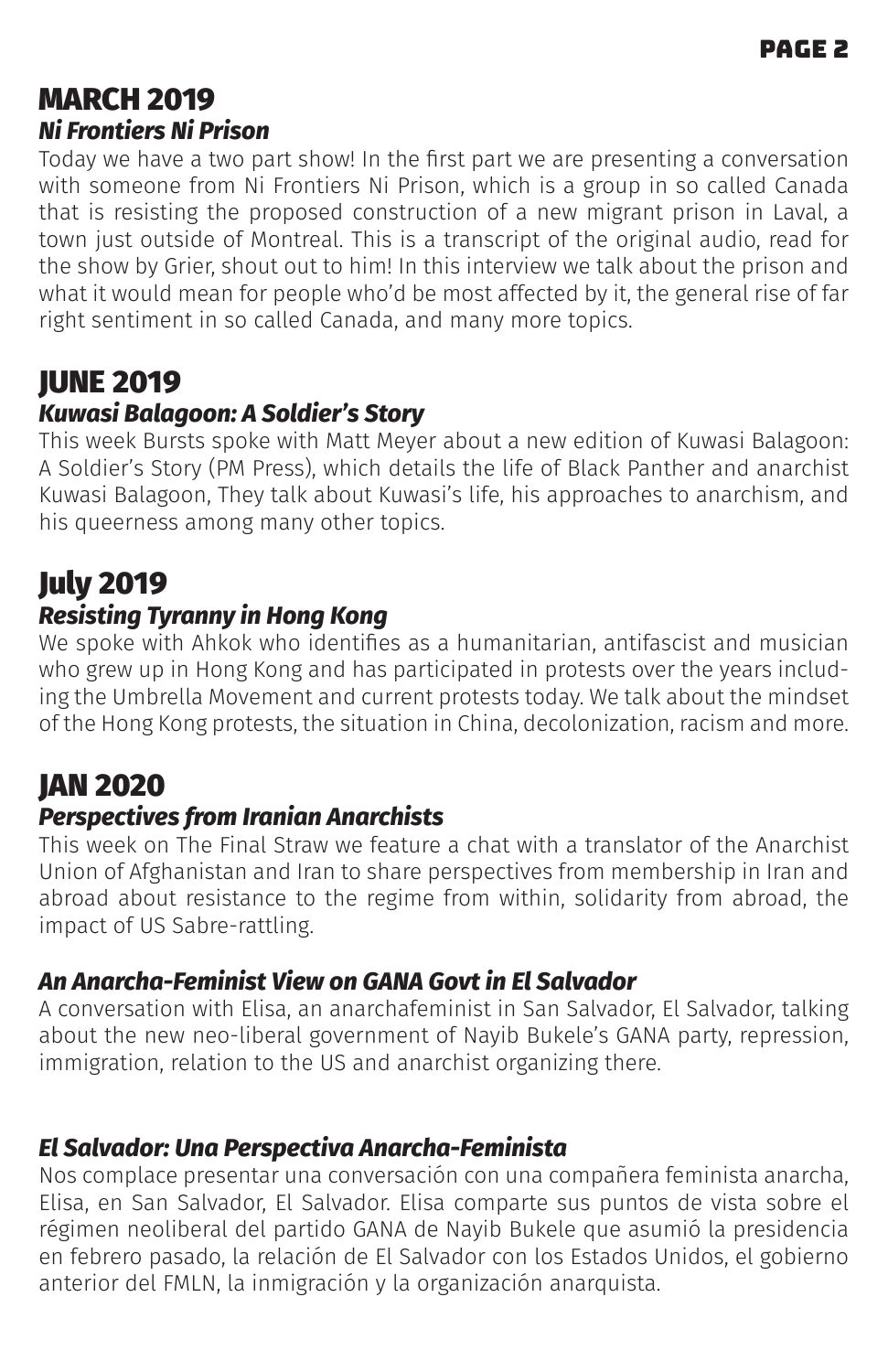# FEB 2020

*Social Justice and Struggle in Lebanon and Syria: Joey Ayoub and Leila Al-Shami*

A chat with Joey Ayoub and Leila Al-Shami. In this conversation, Joey tells us of some of the history of Lebanon, since the civil war that ended in 1990 and up to the current demonstrations against the clientelist warlords in power in that country. Intertwined with this, Leila speaks about the sparking of the resistance to Bashar Al-Assad in Syria, the tumult of the civil war, and the state of anti-authoritarian and social justice organizing and media work in that country.

# APRIL 2020

#### *Incarcerated Journalist and Organizer, Jason Renard Walker*

Jason Renard Walker, Minister of Labor of the New Arikan Black Panther Party (Prison Chapter) and author of "Reports from Within The Belly Of The Beast: Torture and Injustice Inside Texas Department of Criminal Justice" talks about his journalism, activism and troubles in the Texas prison system.

#### *Anarchist Resistance In Prison: Jennifer A. Rose*

A correspondence with anarchist prisoner & contributor to Fire Ant Journal, Jennifer Rose about her life, activism & being a trans woman in the CA prison system.

## *Anarchist Resistance In Prison: Comrade Z*

An interview with Julio A Zuniga, aka Comrade Z, incarcerated anarchist, artist & IWOC organizer in the Texas prison system about conditions in Dirty Darrington.

# JUNE 2020 *Hotel Sanctuary in MPLS*

We got to connect with Rosemary, who is an organizer in Minneapolis, about the liberation of a former Sheraton Hotel in that city and its slow but steady transformation into something that is becoming so much more than a housing cooperative.

#### *A View on the Capitol Hill Autonomous Zone*

A conversation with D, a Black Anarchist who grew up in and around Capitol Hill district in Seattle about that neighborhood and adjacent Central District's rebelliousness and conflictual history with the Eastern Precinct that the Seattle Police abandoned, about his knowledge of the protests of past weeks and the retreat of cops from their pen.

#### *Maxida Märak and Gabriel Khun on Liberating Sápmi*

An interview on the 2019 PM Press release Liberating Sápmi: Indigenous Resistance in Europe's Far North. This book details a political history of the Sámi people whose traditional lands extend along the north most regions of so called Sweden, Norway, Finland, and parts of Russia.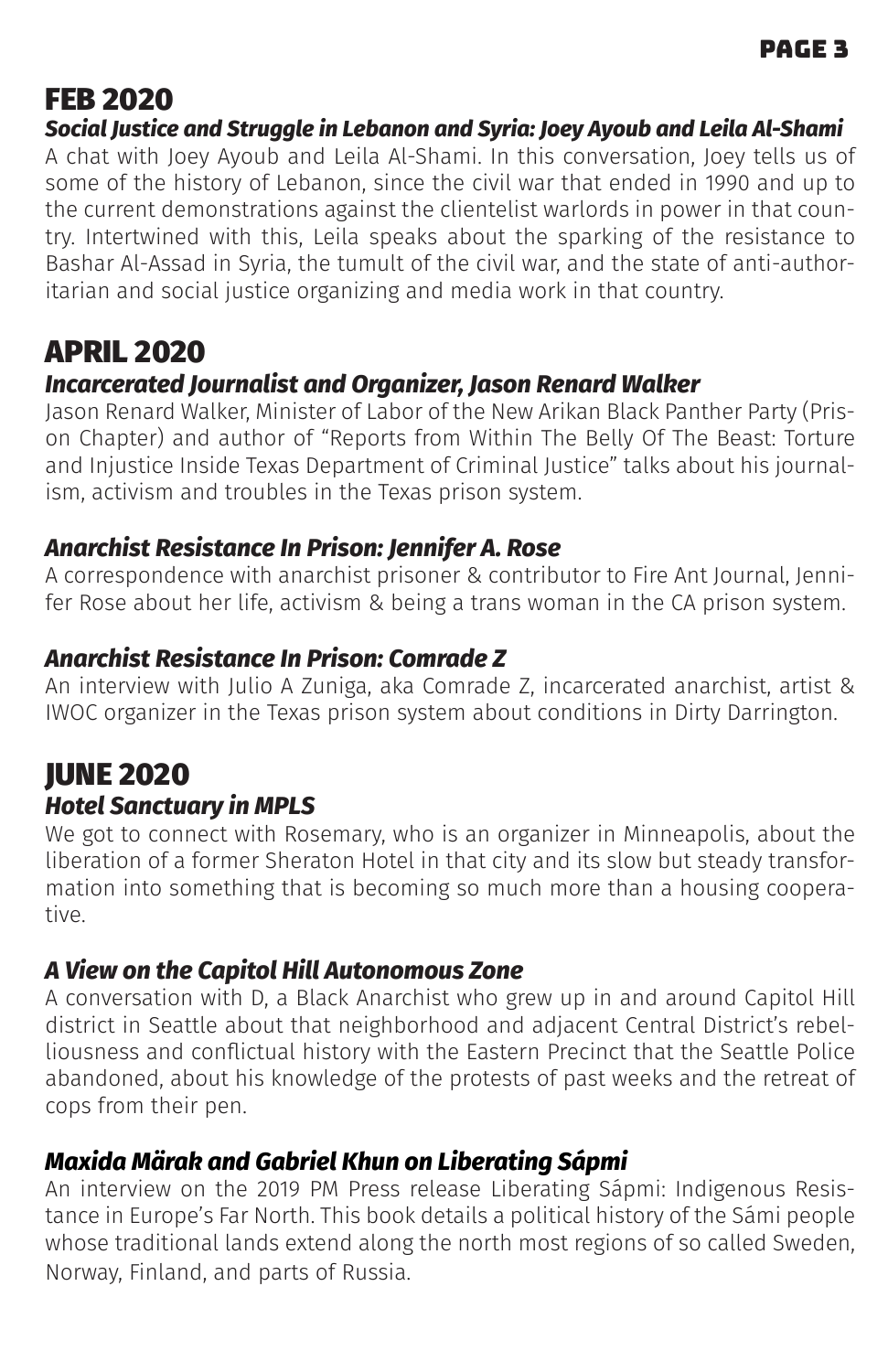#### *Pan-African Social Ecology: A conversation with Dr Modibo Kadalie*

This week, we're happy to air a conversation I had with the author and activist, Modibo Kadalie, author of *Pan-African Social Ecolog*. Modibo talks about autonomous community organizing, the contradictions between the survival of the species and capitalism, CLR James, the pandemic, direct democracy, Geechee history in south so-called Georgia, the weaknesses of nationalism, hierarchy and revering individual historical figures & the strength of spontaneity and community action.

# SEPT 2020

## *The Intertwined Histories of Queerness and Anarchism*

Author, Kristian Williams about his new book *Resist Everything Except Temptation: The Anarchist Philosophy of Oscar Wilde* which was released in June 2020 from AK Press.

# NOV 2020

#### *Cora Borradaile on Phone Extraction, Cloning and Keyword Warrants*

Speaking with Cora Borradaile, who sits on the advisory board of the Civil Liberties Defense Center and works around issues of tech security in movements and is an associate professor at OSU.

# JAN 2021

## *An Anarchist View from Havana: Isbel Diaz Torres*

This week on the Final Straw, we're sharing another audio gift from comrades. Isbel Diaz Torres is a participant in the Taller Libertario Alfredo López / ABRA in Havana, Cuba, recorded in late 2018.

#### *Organizing To End Prison Slavery with Bennu Hannibal Ra Sun*

A conversation with Bennu Hannibal Ra Sun, co-founder of the Free Alabama Movement and the National Freedom Movement, which is helping coordinate prisoner-led organizing across the so-called US.

#### *ShineWhite on Turning Razor Wire Plantations Into Schools of Liberation*

The following is a conversation with ShineWhite. ShineWhite is the former spokesperson for the National White Panther Organization, a part of the United Panther Movement. There was quite recently a split in the UPM and ShineWhite is now affiliated with the Revolutionary Intercommunal Black Panther Party.

#### *The Security State, Far Right*

Spencer Sunshine on the far right and the government's reaction following the riot on January 6th in DC.

#### *Media Post Jan 6th*

Perspectives on political content removal and social media from anarchist media platforms ItsGoingDown and crimethInc.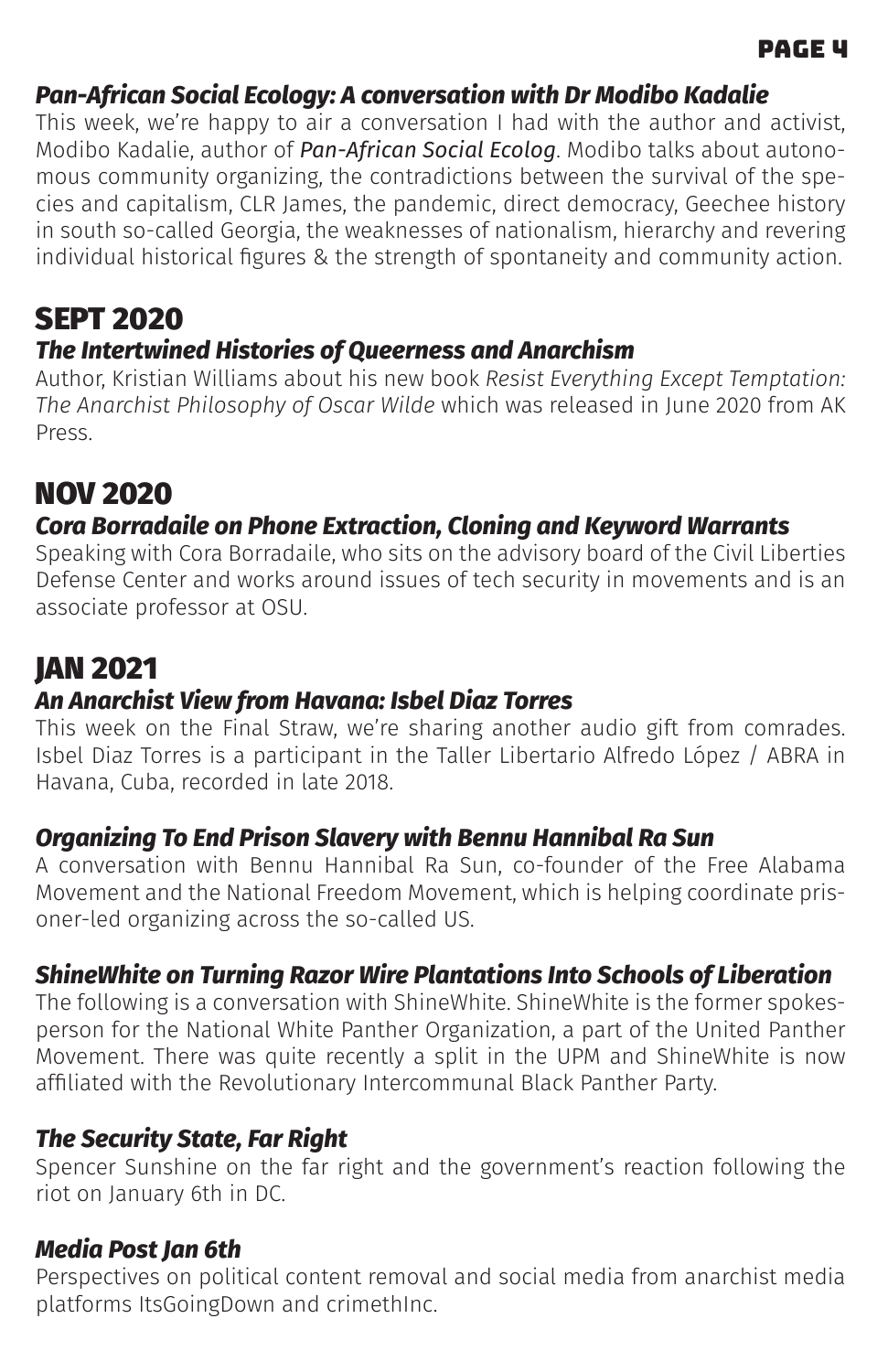# FEB 2021 *Building Working Class History*

The new book, "*Working Class History: Everyday Acts of Resistance"*, that WCH has published through PM Press, their archives, methodology, the project of popularizing working class, movement and human-sized history and a bunch more.

#### *adrienne maree brown on Cancellation, Abolition and Healing*

For the hour, Scott and adrienne speak about "We Will Not Cancel Us and Other Dreams of Transformative Justice", her latest booklet available through AK Press, as well as sci-fi, abolition, harm, accountability and healing.

#### *Chronicling Prisoner Uprisings During Pandemic*

We spoke with a member of the Perilous Chronicle about their report "First 90 Days of Prisoner Resistance to COVID-19" concerning the spike in measured prisoner resistance in the forms of work and hunger strikes, fights with guards, riots and escapes from facilities ranging from county jails, state prisons, ICE detention facilities and federal prisons across the so-called US and so-called Canada.

#### *In Defense of Looting with Vicky Osterweil*

A conversation that I had with writer, anarchist, and agitator Vicky Osterweil about her recently published book *In Defense of Looting, a Riotous History of Uncivil Action* (Bold Type Press in August of 2020).

# MARCH 2021

#### *Aric McBay on "Full Spectrum Resistance"*

This week we are re-airing a conversation that Bursts had last year with Aric Mc-Bay, who is an anarchist, organizer, farmer, and author about his most recent book called *Full Spectrum Resistance* published by Seven Stories Press in May 2019.

#### *An Ethiopian Anarchist Perspective on the War in Tigray*

Anner is an Ethiopian member of Horn Anarchists, an anarchist group based in east Africa, particularly in Ethiopia and the Ethiopian diaspora. The group hopes to organize and spread anarchist ideas in the horn of Africa. Anner talks about the group, the history of post-Junta Ethiopa, the context of the armed conflict in Tigray, the fighting factions and the displacement and violence suffered by residents as well as the ethnic hatred against Tigrayans by the government of Abi Ahmed.

#### *Steve Martinez Still Resists Grand Jury Related To Dakota Access Pipeline Struggle*

For the hour, we hear from Chava Shapiro with the Tucson Anti-Repression Committee and James Clark, a lawyer who works with the National Lawyers Guild, talk about Steve's case, the dangers of Grand Juries, and why it's imperative for movements to support their incarcerated comrades. He has been released since this episode aired.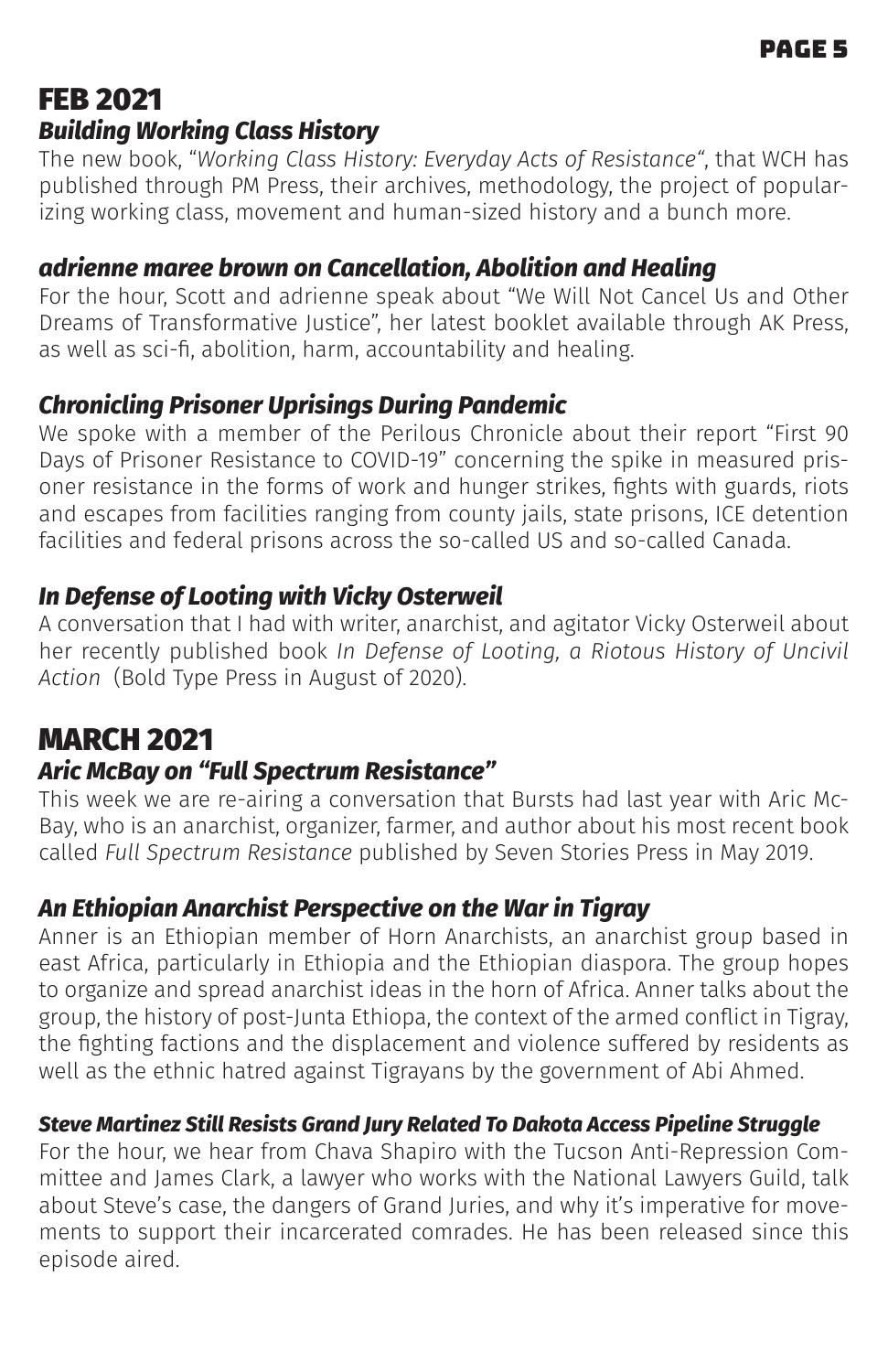#### *Shut Em Down 2021: Jailhouse Lawyers Speak*

An interview with Comrade Chux, a member of Jailhouse Lawyers Speak (an autonomous network of incarcerated activists from across the so-called US). They have been engaged in organizing and calling for the 2016, 2018 and 2022 Nationwide Prison Strike activities. Chux speaks about the call for folks on the outside to engage for Abolition, we talk about Abolition, Black August and other topics.

# April 2021

## *Queer Activist Perspectives from Southern Appalachia*

This week on the show, we bring you the audio of an activist panel from the recent Queer Conference held online by University of North Carolina, Asheville, in March of 2021.

#### *Alive With Resistance: Diasporic Reflections on the Revolt in Myanmar*

This is a conversation with Geoff Aung, a Burmese American Marxist anthropology Phd candidate living abroad, about the current uprising, repression and revolutionary potentials in Myanmar. We discuss the evolution of tactics on the ground as revolutionaries adapt to the murders of protesters by the state. Geoff also talks about the ways in which this movement is different from similar current movements in Asia and some of the historical context of struggle in Myanmar.

#### *Veronza Bowers, Jr: 47 Years of Justice Denied*

Former Black Panther Party member Veronza describes his upbringing, his experiences of racism, his time in prison, his case, his views on the burgeoning War on Terror, and the situation of political prisoners in the US. He was convicted of the death of a US Park Ranger on the word of two prison informants who were paid and received reduced sentences. He continues to assert his innocence and has since been illegally held beyond his release date of June 21, 2005.

#### *An Indian Anarchist on Anti Caste Organizing and More!*

An interview with Pranav Jeevan P, who is a student, a writer, an anti-caste activist, and an Indian anarchist living in the state of Kerala. You will read Pranav explaining how he got into anarchism, how anarchistic praxis unfolds in India, some about the origins of and worldwide implications of the caste system, anti-caste organizing and how anarchism feeds it, and about how the BJP and Hindutva have real influence on people's lives and destinies.

# May 2021

# *Max Fox on Chitty's "Sexual Hegemony"*

This week, you'll hear Scott's chat with Max Fox, editor of the late Christopher Chitty's book, "*Sexual Hegemony: Statecraft, Sodomy and Capital in the Rise of the World System*", published by Duke University Press in 2020. For the hour they spoke on the failures of Gay Liberation, connections between sexual identity, class and the state and how sexuality ties into current liberation movements.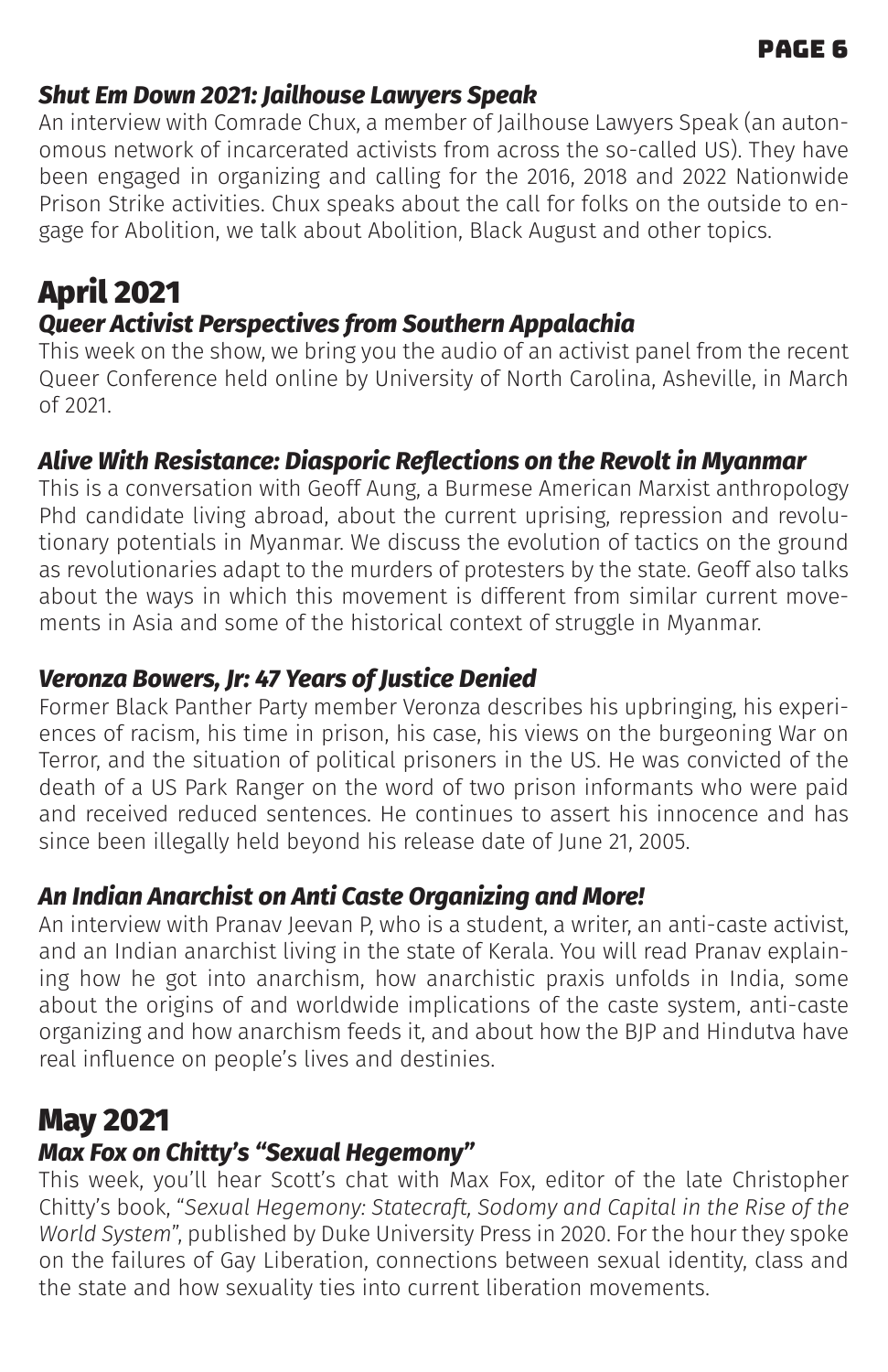#### *Shane Burley on "Why We Fight"*

This week, we present a conversation with Shane Burley, author of the new AK Press book, "Why We Fight: Essays on Fascism, Resistance, and Surviving the Apocalypse". For the hour, we speak about the contents of the book, anti-fascism, toxic masculinity, pushing racists and fascists out of cultural space, antisemitism (including in the left), conspiricism, right wing publishing and other topics.

#### *Palestine and Challenging Settler Colonial Imaginaries*

A portion of our 2018 interview with filmmaker and activist Yousef Natsha about his film about his hometown, Hebron, and the Israeli occupation of Palestine. As well as a panel from the 2021 UNC Oueer Studies Conference called "No Blank Slates: A Discussion of Utopia, Queer Identity, and Settler Colonialism."

#### *Colectivo Subversión on Protest in Colombia and Global Battles for Dignity*

An interview with María Kamila, who is a teacher and a popular journalist who works with the anarchist Colombian journalism and counter-information collective in Bogotá called Subversión. This interview covers many topics, ranging from a historical contextualization of the current moment of protests and riots in Colombia, who are on the front lines of the protests, Indigenous solidarity with anarchist accomplices via the Minga – which is a pre-colonial term for collaboration, meeting or communal action – , and many more topics.

## *IDOC Watch, Leon Benson and Abolitionist Organizing in Indiana*

Koby Bluitt talks about Leon Benson and his struggle for release after 23 years in prison for a murder charge that he has consistently asserts to have not committed. Then, you'll hear from Landis Reyonolds, a founder of IDOC Watch currently held in Westville Correctional Institution and Ray, an outside organizer with IDOC Watch. They talk about their work to start study groups in prison, promote Prison Lives Matter, support jailhouse lawyers and recruit outside lawyers and more.

# JUNE 2021

#### *Making Links: June 11th, Long-term Prisoners, Anti-Repression Work*

June 11th is the international day of solidarity with Marius Mason and all longterm anarchist prisoners. We want to explore the connections between long-term prisoner support and anti-repression efforts around recent uprisings, a sharp reminder to us that the difference between a status of imprisoned or not is often tenuous and temporary. With thousands of arrests for protesting, rioting, and property destruction from the George Floyd uprising, we must be preparing for the possibility that more of our friends and other rebels may end up in prison.

#### *Eric Laursen on Anarchist Conceptions of The State*

A conversation about the recent book *The Operating System: An Anarchist Theory*  of the Modern State . We share Scott's conversation with Eric, theorizing the State as computer operating system, the necessity of social revolution prior to a political revolution, etc.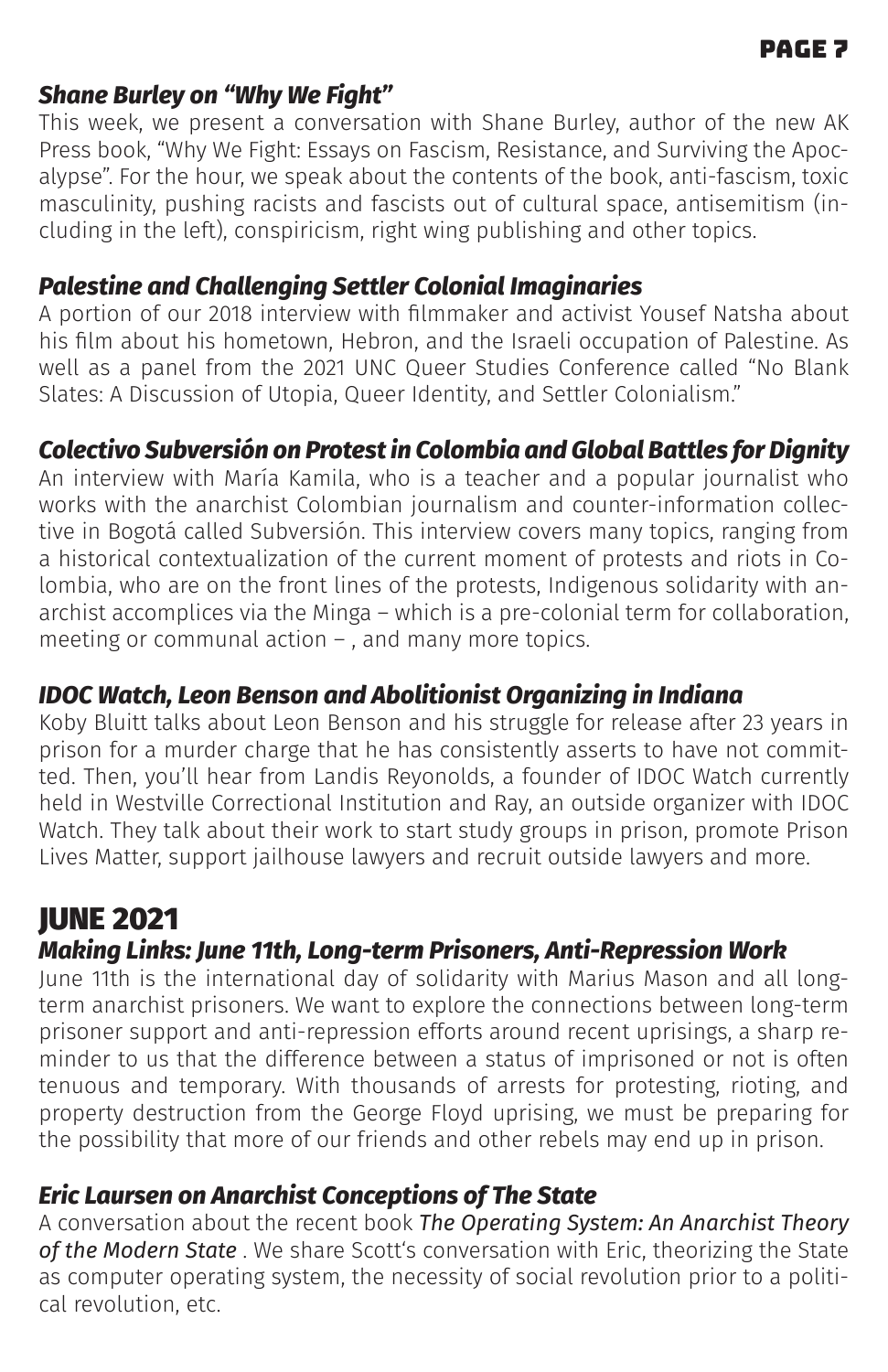## *Cindy Milstein On Mending The World As Jewish Anarchists*

Scott and anarchist, author and organizer Cindy Milstein speak. The conversation is framed around the recent book "*There Is Nothing So Whole As A Broken Heart: Mending The World As Jewish Anarchists*". They speak about walking through the world as queer, non-binary Jewish anarchists, Palestine and Israel, finding increasing healing and ritual among diasporic Jewish anarchist and other communities, antisemitism from the right & the left, argumentation and more.

## *Free Xinachtli! and Updates from Greece*

This week, we're featuring two main portions of the show. You'll hear updates from Greek comrades at free social radio in Thessaloniki and Radiozones Of Subversive Expression, pirate radio in Athens. Both of these were featured on the latest episode of Bad News: Angry Voices from Around The World. Prior to that, you'll hear anarchist prisoner Xinachtli talk about his life and his case.

# JULY 2021

## *Joshua Clover on Riots and Strikes*

Scott and Joshua talk about proletarian resistance to the capitalist economy through struggles against circulation of commodities and to fix their prices and struggles against exploitation and to set the price of wages in the workplace, how these methods are not as indistinguishable as we are told and the future of struggle against capitalism and extraction.

## *Federation of Anarchism Era on Iran and Afghanistan*

A member of the Federation of Anarchism Era talks about the election of Ebrahim Raisi to the Iranian presidency, a man who helped to oversee the death committees that executed thousands of political prisoners, as well as about covid in Iran, the election of Biden in the US, the recent release of prisoners, outcomes of the 2019/202 uprisings as well as viewpoints of members of the FAE in Afghanistan on the Taliban expansion as the US withdraws troops.

## *Aishah Shahidah Simmons on Love WITH Accountability*

Aishah Shahidah Simmons has done just an immense amount of work over the years to disrupt and end the patterns of sexual abuse and assault within marginalized communities. In this interview we talk about her background, how better to think about concepts like accountability, what doing this work has been like for her as an out lesbian woman, and about her book *Love WITH Accountability*. \*\*\* content notice: we will be talking about some difficult topics in this interview\*\*\*

## *Dixie Be Damned*

A 2015 conversation with Saralee Stafford and Neal Shirley, editors and authors of their book out from AK Press entitled "*Dixie Be Damned: 300 years of Insurrection in the American South*". The book is a study of Maroon, Indigenous, White, Black, worker, farmer, slave, indentured, women and men wrestling against institutions of power for autonomy and self-determination.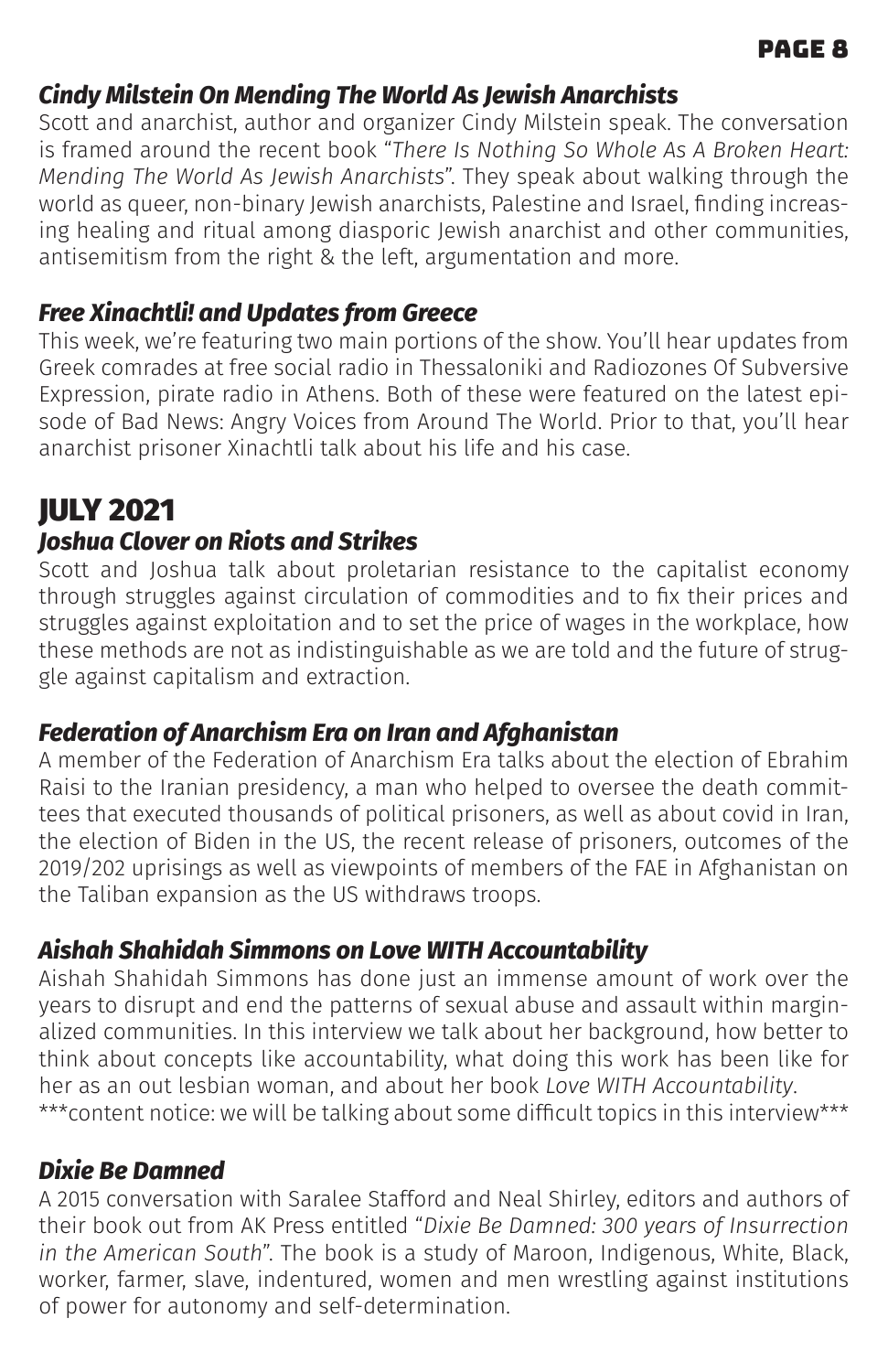# AUG 2021

## *Asheville's Policing Crisis with Ursula Wren of Asheville Free Press*

This week, we spoke with local journalist, activist, abolitionist and anarchist, Ursula Wren of the AvlFree.Press about Asheville's "crisis in policing", a brief blooper roll of Asheville police foibles over the last decade, homeless camp evictions, prior and current efforts to restructure public safety, the reactionary business effort to bolster the police with blue ribbons of support, housing issues and other fare.

## *Combating Movement Misogyny*

This week on the show, William and Scott are presenting an interview with Alice and Doll Parts, two people working toward Disability Justice and Mad Activism (among other things), about the prevalence of movement misogyny in antifascist currents, world building as antifascist and as community defense, ways to rethink harmful patterns in movements, and some things we can do to make each other safer.

#### *Unity And Struggle Through The Bars with Mwalimu Shakur*

This week on the show, you'll hear our conversation with Mwalimu Shakur, a politicized, New Afrikan revolutionary prison organizer incarcerated at Corcoran prison in California. Mwalimu has been involved in organizing, including the cessations of hostilities among gangs and participation in hunger strikes against unending solitary confinement when he was at Pelican Bay Prison in 2013, helping to found the Incarcerated Workers Organizing Committee (IWOC), Liberation Schools of self-education and continues mentoring younger prisoners.

#### *Sonja on NSU-Watch and Autonomous Anti-Fascist Research*

This week on the show, we share an interview with Sonja, an antifascist activist and researcher based in the state of Hessen, Germany, and involved in the network known as NSU-Watch. We talk about the NSU complex case, autonomous antifascist organizing and research, centering the needs of victims of fascist violence, international fascist ties, the Day X conspiracy and the case of Franco A.

# *"Representing Radicals" Lawyers' Guide from Tilted Scales*

This week, you'll hear Jay from the Tilted Scales Collective talk about this book, about anti-repression work, and about this book's attempt to shift the culture of legal representation by intervening with arguments by radical lawyers.

# SEPT 2021

.

#### *"Interpreting Realities: Aligning Fragments Within the Prisoners Resistance Movement"*

This is a segment of a series of political discussions focused on building support for Jalihouse Lawyers Speak 2021 National call to action #ShutEmDown2021 along with support for the 2022 National Prisoner' Strike & Boycott.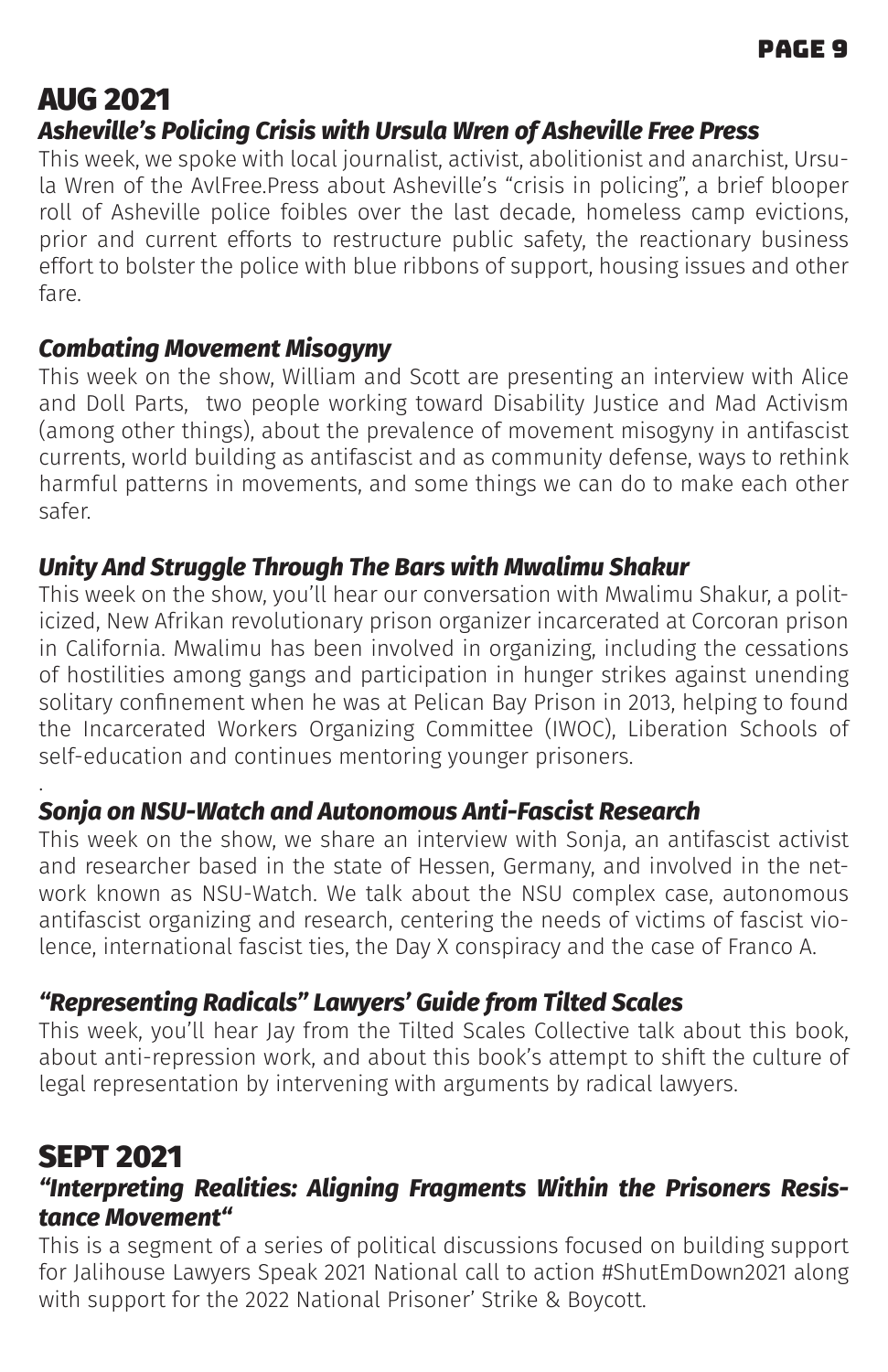#### *Stop The Legal Lynching of Ernest Johnson*

We spoke with Elyse Max about the life, media and court situation of Ernest Johnson, his twice overturned death penalty, the links between the lynching of Black people in the US and the current death penalty, intersections of race and class in who are the victims of capital cases and who sit on death rows, the mishandling of Ernest's intellectual disability in the case and other topics.

#### *Firearm Safety and Education with Comrade Center*

A chat with Comrade Center, a leftist project focused on accessible education around armed self-defense in so-called New Hampshire. We talk about mainstream, reactionary gun culture in the US, the impact of the NRA, the importance and empowerment of education around fire arms & their work to purchase and maintain a space for armed self-defense education.

## *Stop The Mountain Valley Pipeline*

This week, we'll speak with two longtime activists resisting the MVP's construction about the pipeline, some of the resistance history, MVP's attempt in federal court to intimidate and identify folks who run the campaign's social media accounts' called and how to get involved in the struggle to fight climate change.

# OCT 2021

#### *Belarusian Uprising Revisited*

This week we spoke with Vasili and Maria, two Belarusian anarchists living abroad about the aftermath of the 2020 Uprising in their country of birth, lessons learned, the current political prisoners and the Lukashenko regime's attempts to attack dissidents abroad.

#### *"For Trans Liberation, Capitalism Must Be Abolished"*

A chat that Scott Branson had about *Transgender Marxism* with Jules Gleeson and M.E. O'Brien about the collective, material process of transition, trans visibility, assimilation & liberation; the history of Gay Liberation and Trans movements; being Trans in the workplace; care work and family abolition; and more.

#### *Fat Liberation for Revolutionary Leftists with Autumn*

Autumn (she/her/hers) speaks on Fat Liberation in all its many nuances: the pervasive, classist, racist, and colonial nature of fatphobia both in mainstream society and left spaces/thought, and the roots of Fat Liberation as a structure which originates and lives with Black, Indigenous, and brown, trans and disabled people.

#### *Support Ryan Roberts and #KillTheBill Bristol defendants!*

Tom and Nicole of Bristol Anarchist Black Cross talk about the #KillTheBill, police violence in the UK, anti-repression work of Bristol ABC & Bristol Defendant Solidarity, the legacy of former Bristol resident Anna Campbell, the cases of the Colston 4 & Toby Shone, prison expansion in the UK and more.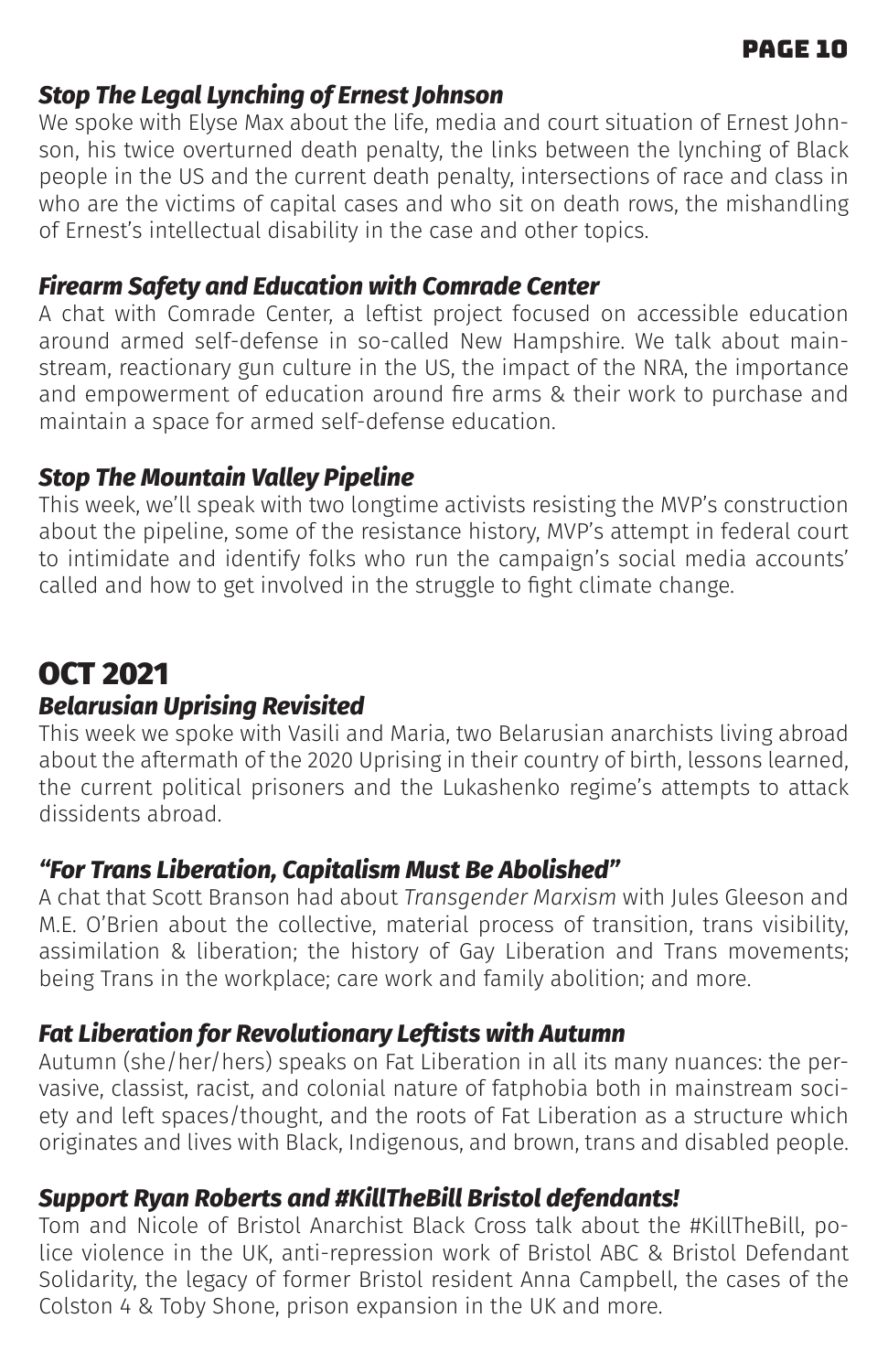#### *Asheville Survival Program*

Asheville Survival Program is an autonomous mutual aid network formed in early 2020 at the start of the Covid-19 pandemic in so-called Asheville, NC. They are building mutual aid with oppressed communities, promoting solidarity and sharing outside the bounds of State structure through their streetside camping gear, food and solidarity distro and their "Until We're All Free" Store, holding a distribution space open a few days a week walk-up visits and delivering groceries through a network of drivers.

# NOV 2021

#### *The Russian Political Landscape and Anarchist Prisoners*

First up, author and journalist Dmitry Okrest spoke about the state of anarchist and antifascist movements in Russia, the politics of Putin's United Russia party, nazis and the far right in Russia and successes of the Communist Party in electoral politics. Then, Moscow Anarchist Black Cross member-in-exile, Antii Rautiainen, adds some more detail on repression of anarchists and antifascists in Russian prisons.

#### *Mèo Mun, Anarchist Views from Vietnam*

Mèo Mun is an anarchist collective working to make anarchist materials and ideas more accessible to a Vietnamese audience, together with providing an analysis of social struggles from a Vietnamese anarchist lens.

#### *Eric Stanley on Structuring Antagonism & the Trans/Queer Ungovernable*

This week, Scott spoke with Eric A Stanley about their new book, *Atmospheres of Violence: Structuring Antagonism and the Trans/Queer Ungovernable*. Eric A. Stanley is an associate professor in the Department of Gender and Women's Studies at the University of California, Berkeley.

#### *Grief, Storytelling & Ritual in Liberation Struggle with adrienne maree brown*

A conversation with adrienne maree brown about their recent novella, Grievers, the first of a trilogy published by AK Press. We dig into the book which is set in Detroit where a new illness that seems to only effect Black people. We talk also about the role of speculative fiction in liberation movements, spirituality, ritual and grief in our organizing and holding space for inter-generational struggle.

# DEC 2021

#### *The Case of Daniel Baker: Online Speech and Community Defense*

We speak with Jack and Eric, supporters of the US Army veteran, leftist activist and former YPG volunteer medic Daniel Alan Baker. Daniel Baker is serving 44 months in Federal prison for social media calls for community defense against an advertised armed right wing incursion in Tallahassee on January 20th, 2021.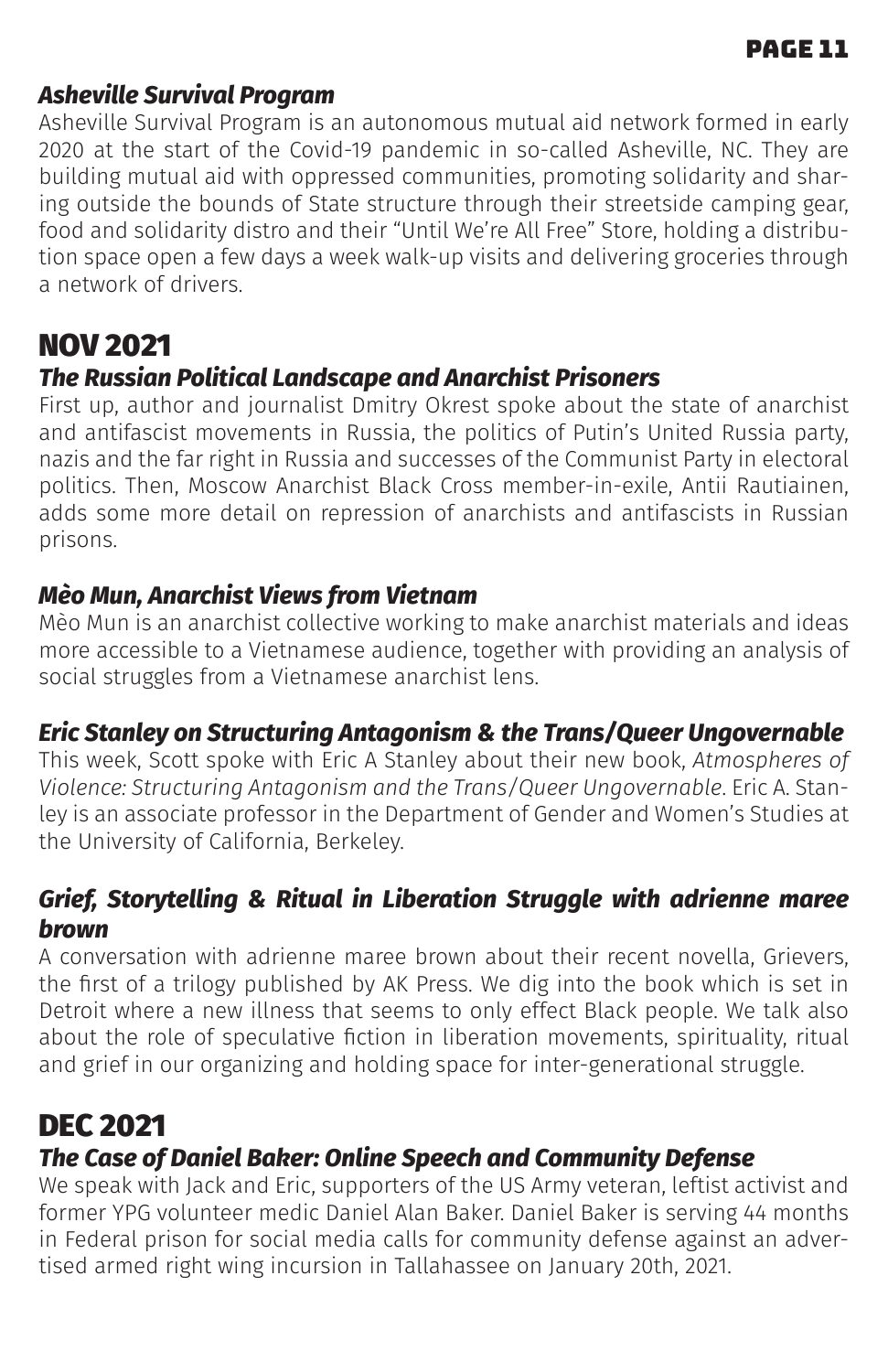#### page 12

#### *The Perils of Prison Mail Digitization*

Leigh from prison books collective in Durham, North Carolina, tells us about recent privatization of prison mail in NC by TextBehind to scan all mail, track their contents, surveil the outside supporters, the work of sending literature, to incarcerated folks privatization and digitization of other services, and what literature gets rejected.

## *Ecological Uprising, Antifascism & Anarchist Organizing in Serbia*

We speak with Marko about those Ecological Uprising protests of December 2021 in Serbia, the western NGO influences, labor and solidarity organizing with the Anarcho-Syndicalist Initiative of IWA-AIT, challenges faced by leftist anti-authoritarian organizers in former Yugoslavia. He also speaks about his experience of the covid pandemic, anti-vaxers and the far right in general around Serbia and more.

#### *Housing Struggles in Asheville*

A conversation with folks involved in the Aston Park Build, a daily event to hold space in Asheville, and a wider part of organizing here to demand safer space & redistribution of wealth to care for houseless folks and relieve the incredible strains on housing affordability in Asheville. We talk about the park actions, the housing crisis and service industry wage woes, local government coddling of business owners and police repression of folks on the margins.

# JAN 2022

#### *William C. Anderson on The Nation on No Map*

Scott with William C. Anderson about his new book *The Nation on No Map: Black Anarchism and Abolition*. In this interview they speak on the book and its many facets, and Black anarchism more broadly, some of the failures of euro-centric and white anarchism, and many, many more topics.

#### *The Battle for Abortion and Reproductive Autonomy with Bay Ostrach*

Bayla Ostrach speaks about the battle for abortion and reproductive autonomy in the so-called US, studies of the same in Catalunya, the challenges faced by independent clinics against the business model of clinic chains like Planned Parenthood, legal and material pressure and attacks by anti-abortion extremists and stigma-free abortion and reproductive care more broadly.

#### *Exile, World-Systems Analysis and Anarchism with Andrej Grubačić*

Andrej Grubačić talks about anarchism, the Yugoslav experiment, exile, World-Systems Analysis, Rojava, his friend David Graeber and other topics.

#### *Anarchist Struggle in Rojava*

Robin Goldman, member of anarchist combat medic collective Anarchist Struggle talks about the their experiences of asymmetric warfare waged by Turkey and its proxies in the TFSA, the culture of TA right now, study and critique, the medical work they're doing, queerness in Rojava and other topics.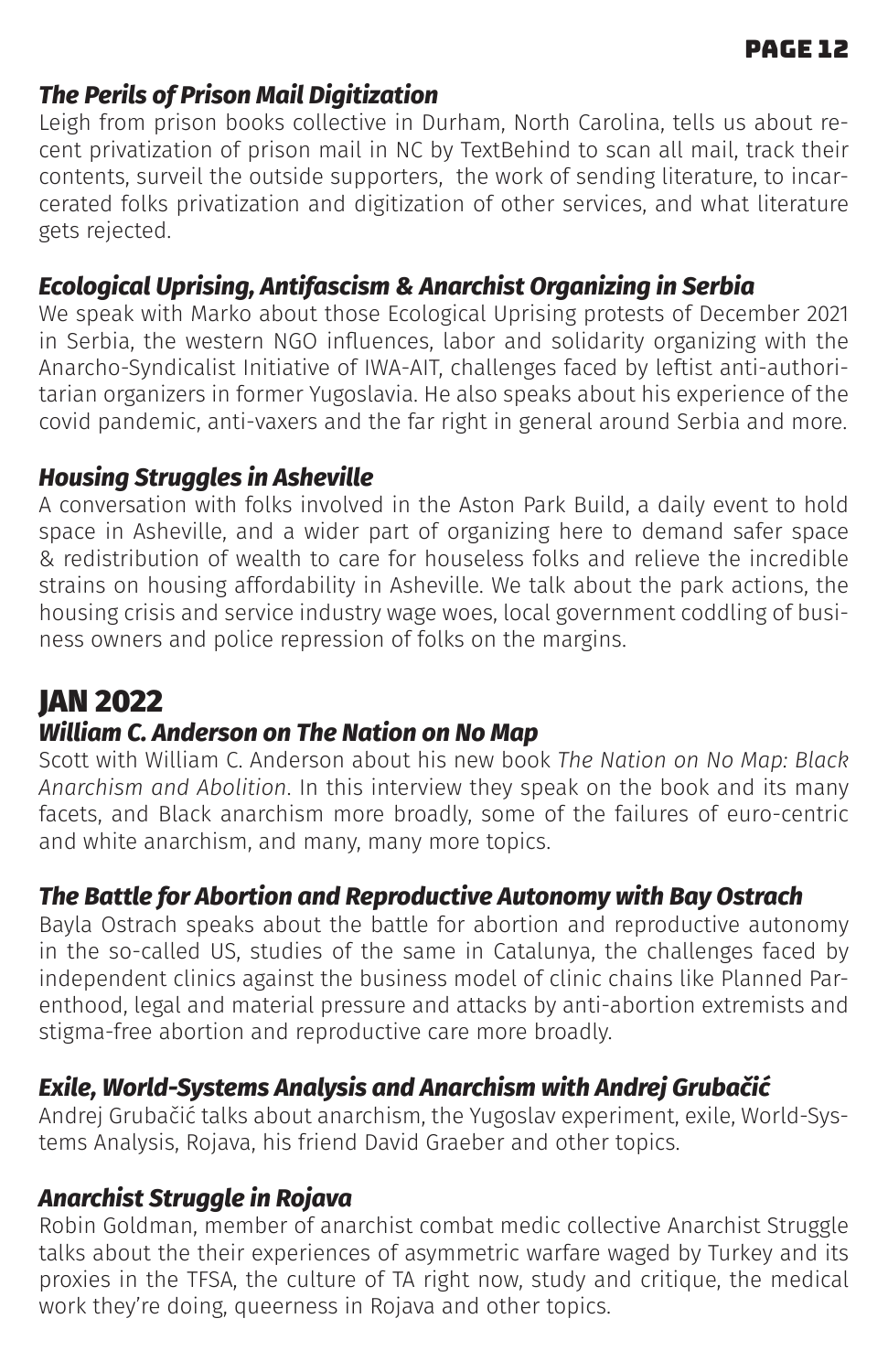# FEB 2022

## *Cory Doctorow on "Walkaway" (rebroadcast)*

Sci-fi and picture book author, technologist and social critic Cory Doctorow on his novel Walkaway about themes of open source technologies, class society, post-scarcity economics, ecological remediation, drop-out culture and liberatory social models.

## *Keith Lamar from Death Row (rebroadcast)*

A 2020 chat with Keith Lamar aka Bomani Shakur who is facing execution on November 16th 2023. We hope you enjoy his insights and check out his support website, KeithLamar.Org and get involved in helping him fight for his life and for justice.

## *Anarchists in Ukraine Against War*

Ilya, a Russian anarchist in Kyiv speaks about the relationship between Russia and Ukraine, the Maidan uprising and war in the Donbass, resistance to the current invasion & the Putin regime, conspiracy theories about Ukraine promoted by Russia/Russian-aligned media outlets, critiques of the Ukrainian state, and anarchists choosing their own path of self-defense and revolutionary mutual aid.

# MAR 2022

## *Monarchy in the UK*

Jon Bigger talks about the status of the monarchy in the UK, the power it wields, the interventions it makes into parliamentary procedure and where we might see hopes of challenging it from an anarchist approach. Jon is an anarchist who is involved with the Anarchism Research Group, writes a column on UK politics at Freedom News and has been involved in the project Class War.

## *A Russian Anarchist on the Ukraine War*

A Russian anarchist in Europe speaks about the invasion of Ukraine, a bit about the resistance inside of Russia to the war drums & the Putin regime, the dangers of a nuclear conflict, the impacts of increased sanctions & anarchists organizing across the borders of Russia, Ukraine and Belarus against the war and tyranny.

## *Updates from Afghanistan and Iran*

We're joined again by Aryanum, a member of the Federation of Anarchism Era, mostly made up of anarchists from Iran and Afghanistan. We get updates about the situation of anarchists, atheists and feminists in Afghanistan under the Taliban or in an effort to escape as refugees, but we also get a few updates from Iran as well, including the regime's founding of a national anarchist group.

## *Merced Prisoner Hunger Strikes & Eric King Trial Ends*

A chat with California-based activist Victoria from Merced Under Construction, who talks to us about the prisoner hunger strikes at Merced County Jail and John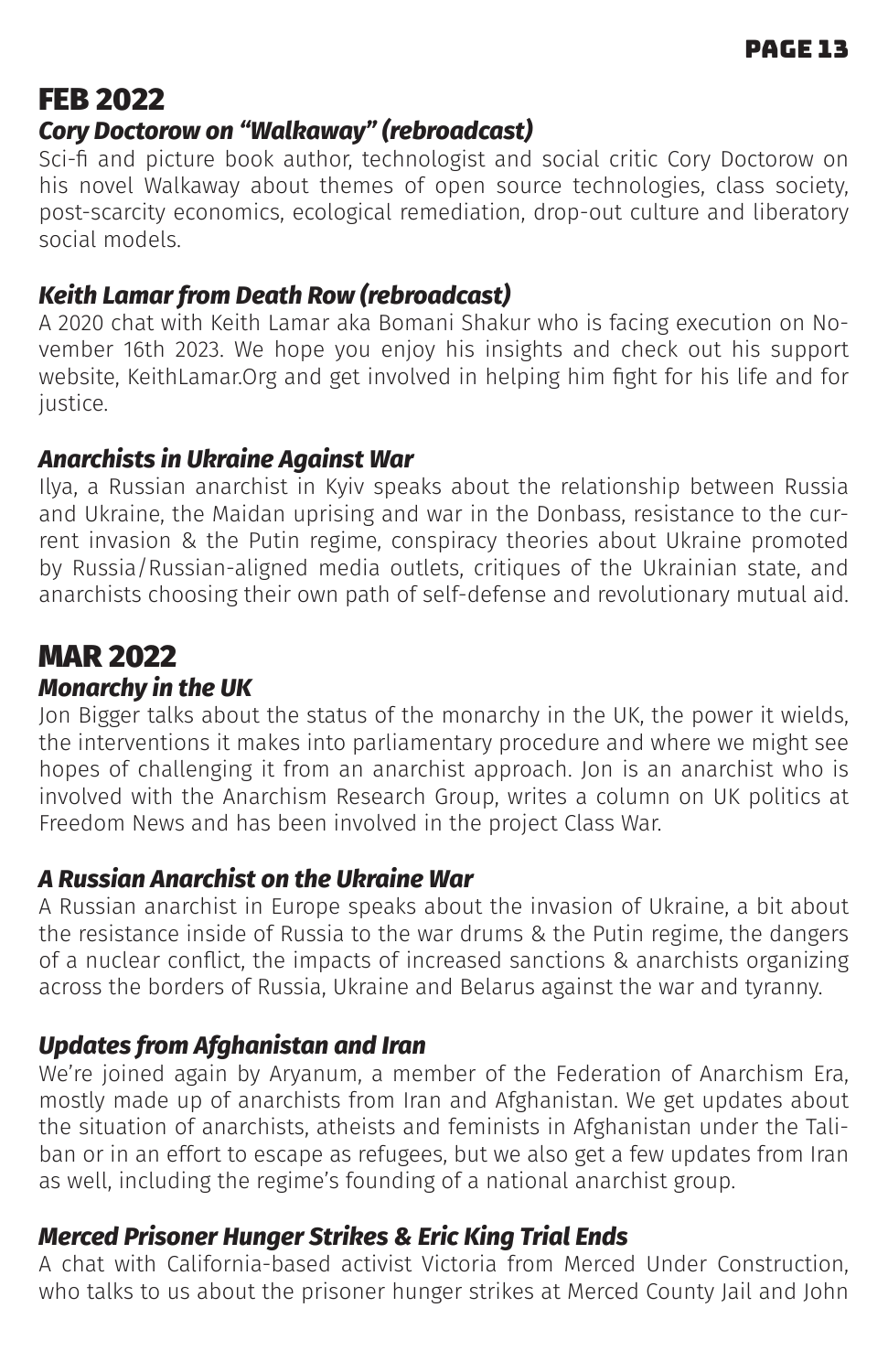#### page 14

Latorraca Center. 40+ prisoners engaged in hunger strike for 17 days, fighting for issues like protesting mold, little food, lack of visitation and other issues. The hunger strike ended March 28th, despite the disrespect of the jail administration.

# APRIL 2022 *2 Radical Ukrainian Voices*

Maria of Anarchist Black Cross Kyiv speaks about efforts against the Russian invasion of Ukraine, followed by Mari, a punk rocker currently in Lviv who is supporting leftists in the territorial defense.

#### *The Interregnum: Roundtable with Vicky Osterweil*

An informal round table discussion talking about "The Interregnum: The George Floyd Uprising, the coronavirus pandemic, and the emerging social revolution." This article points to the many ways the George Floyd uprising, the covid 19 pandemic, the rise of anti-work, and what the article calls the Great Refusal (a pivot from the 'Great Resignation' nomenclature) have all created the conditions for a possible broadscale social revolution.

## *Strategies For Ecological Revolution From Below with Peter Gelderloos*

A conversation with anarchist author and activist, Peter Gelderloos about his latest book, *The Solutions Are Already Here: Strategies For Ecological Revolution From Below*. We speak about critiques of science and Western Civilization that Peter levels, as well as the centrality of struggling on the ground we stand on, creating autonomous infrastructure, resisting colonial extractivism and the need for imagination and care as we tear down this ecocidal system.

#### *Earthbound Farmers Almanac and Food Autonomy in Bulbancha*

We're joined this week by some of the folks behind the Earthbound Farmer's Almanac, a self-published annual collection of art, comics, facts, articles and incitements to challenge us to thicken our relationship to the land and grow autonomy against state, colonialism and capitalism. We also talk about food forests and building neighborly resilience with Lobelia Commons.

# MAY 2022

## *Prisoner Solidarity, COVID, and Carcerality with IWOC*

An interview with two members of IWOC (the Incarcerated Workers Organizing Committee), one from the New Mexico chapter active in the southwest of the socalled USA & another in the Sacramento chapter which works with folks around so-called California.

## *Liaizon Wakest on Autonomous Social Media and the Fediverse*

This week, we spoke with Liaizon Wakest about the interoperable, open source ensemble of federated online publishing servers and platforms known as the Fediverse and its most popular component, Mastodon.